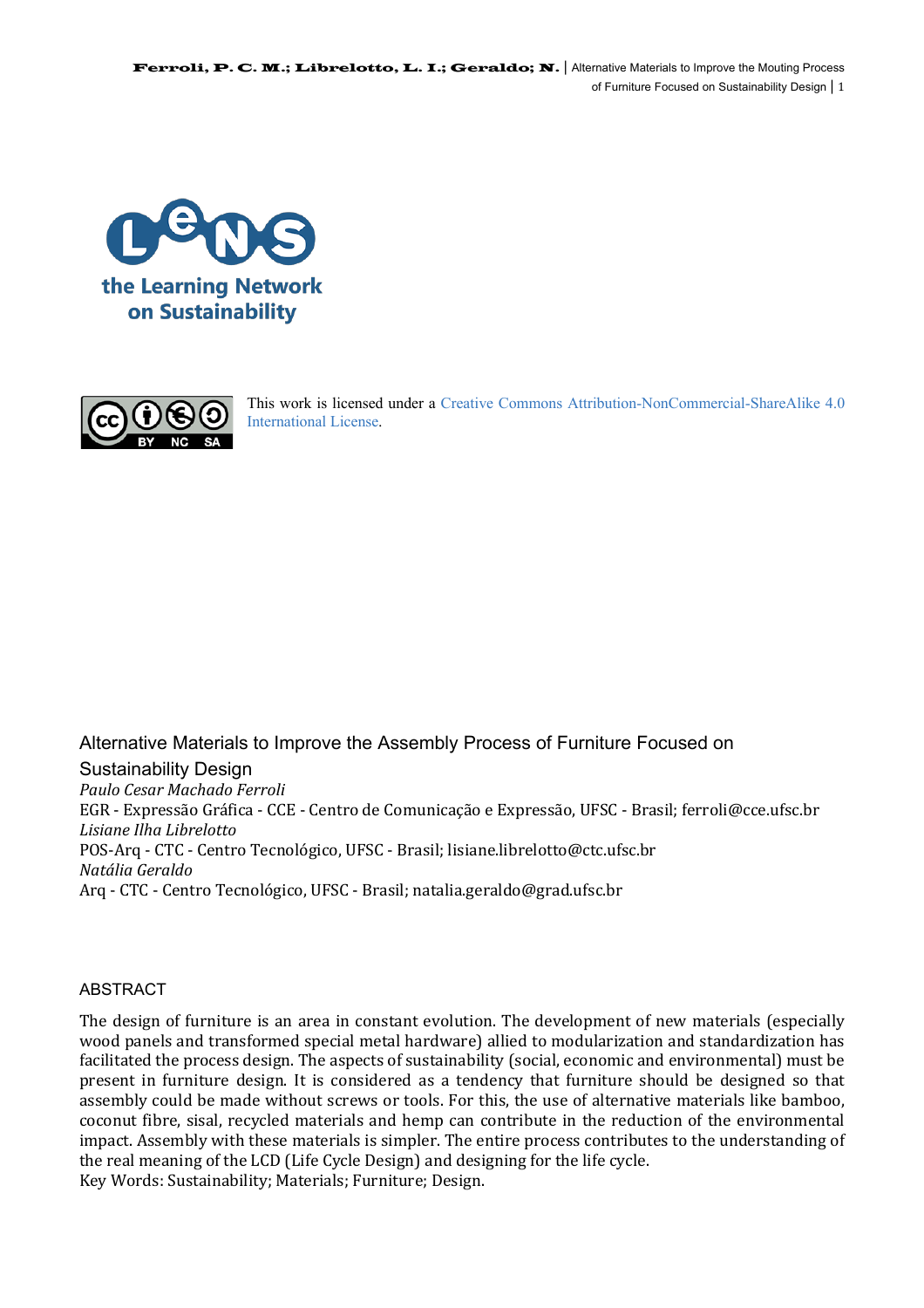## 1. INTRODUCTION

Furniture is part of our everyday lives, and over the centuries, it has evolved to meet consumer needs. The development of new materials (especially wood panels and transformed special metal ironmongery) allied to modularization and standardization has facilitated the design of kitchens and cabinets in general, for example.

The assembly of the furnishing, though, is a relatively complex process, and often requires qualified professionals to perform it. Few companies provide the public detailed and easily understandable instructions that would allow the installation, even to those who are unaware of the concepts of technical drawing. A relatively large amount of tools is also required.

On the top of that, various social factors are leading to a behavioural change. Nowadays the homes tend to be unoccupied during office hours, when it would be most proper for assemblers perform their job. This problem is mainly due to two main factors:

- The absence of the figure of the housewife. The rising cost of living coupled with the arousing of the women workforce in the labour market, allied to others women's achievements in the professional field have virtually extinguished the wife as the housekeeper, or housewife, as it was commonly called the woman who did not work (except at home);
- The rising cost of living and labour achievements of domestic workers increased their wages and benefits, so many families have dismissed such workers.
- The reduction of the nuclear family (nowadays is common for couples to have a maximum of 2 children, whilst on the  $70$ 's the average was 4 children, and on the  $50$ 's it was 6 (IBGE, 2013). This fact, associate with the low-sized apartments trend, reduces the housework considerably.

Thus, during office hours, parents work, children go to school and the houses are empty. The assembly of the furniture by professionals is subject to alternative schedules, making the installation time longer than its delivery time. This fact generates frustration and annoyance for both sides: the seller wants to complete the service and the client wants to use the appointment, especially because the payment has often been made. Many consumers prefer assembling the furniture they have purchased, to avoid waiting for that long. Some stores even offer different prices for those shoppers that purchase, take and assemble the furnishing themselves, which reflects the adoption of a new strategy.

When addressing this problem, it was decided to import the study of furniture confect design to project disciplines, as a part of design project. Designers need to consider the mounting procedures by the user's point of view, in order to make it as easy as possible, so it can be done by unware people. This requires an interdisciplinary approach in design practice, working in the area of Product Design (furniture design), Industrial Design (design for assembly, component design and manufacturing) and Graphic Design (instruction manual and assembly procedures for users). Sometimes even to Animation Design, creating animated videos with assembling procedures by internet.

The "Do It Yourself" (DIY) approach has disseminated to other areas, and one of these is the house-building sector. In this field, the DIY methods brings new initiatives which always use the local materials available, as clay or bamboo, and not-necessarily includes the prefabrication method, although it could implicate on performing.

This paper presents the partial results so far obtained from projects realized on a subject of an Design, Architecture & Urbanism and Civil Engineering brazilian courses, which focus are furniture that can be assembled by the user, using alternative or not conventional materials. In second plan, it's considered the expansion of the DIY approach to housing construction, by the use of local available materials, through experiments involving the Architecture & Urbanism and Civil Engineering courses.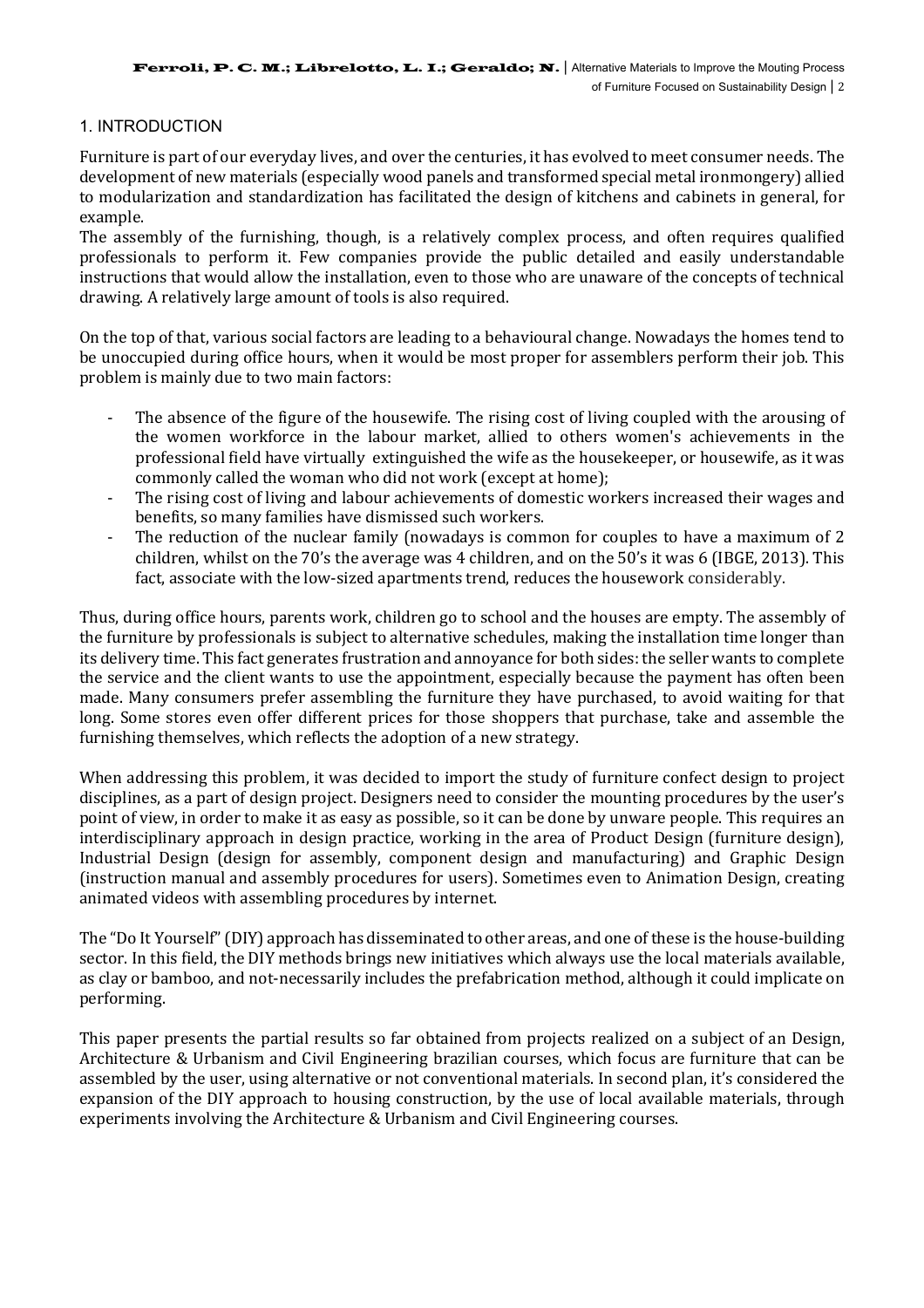## 2. LITERATURE REVIEW

Romeiro Filho *et al* (2010) have demonstrated the importance of project integration, so the intended objectives are achieved in the present study. In accordance with the foregoing designers, planning often requires mental strategies and external representations as modelling and prototyping.

This research has applied the concepts associated with "design to the life cycle" along with development of product concepts, emphasizing the early stage of use. So the concepts approached were the ones presented by Manzini and Vezzoli (2008) and LCD (Life Cycle Design) and Rozenfeld and others (2006).

The worries about the furniture assembling are evident. Most companies of furnishing sector have been endeavouring in this sense, even draftsmen and furniture designs have already noticed that it's a crucial point to the craved success.

According to design sites (DOPLUDO, 2013), the russian designer Lesha Galkin, along with Dopludo Collective, make the furniture they design together available through internet files. The point is releasing pictures and videos explaining the assembly process so the user can build it by himself.

The idea behind the project is to share information (participative design) and then making the original files available. The point is that any assembling may be realized by the user. The most recently project created by them, called APTEK Bar, is already available. The typical design projects are simple furniture, even though they are creative and moderns.

The company MVX Móveis Planejados, for example, provides an assembly manual in an easy understanding and viewing form. The mostly furniture are assembled only by a Philips key and a hammer. Although, when it is necessary something more, they describe it in detail on the guide - the manual contains information for unware users in assembly, as example "Why is affixing the bottom important?" or "before" removing the internal shelves make sure the doors and drawers are closed". However, on the company's site, there are recommendations for hiring an assembler (MVX Móveis, 2013).

Today, most companies which sells appointment by the internet do not offer the installation of their projects. It would be unsustainable, since they deal with large areas. By the other way, they can sell their products on a lower price, since it does not have the setting tax. And that is an advantage of buying furniture by internet. Nevertheless, the most part of the producers recognize that the users are not able to do some parts of the assembling, compromising the quality of the product or even being in a risk situation. So, it is necessary the project to forecast that, what is not necessarily occurring.

The approach "Do It Yourself" emerged in 1950s at USA, aiming to low the service-cost. Then, in an amateur way, by the theory of "try and error", corporative managers start developing products easy to install, with appropriate package and construction guide. Nowadays, furnishing projects demand a specialized service with knowledge that overcomes the user's one. The personal requirements to apply for an assembler's job are a proof of that, like the examples below:

- Founded in a job-offer site (VAGAS, 2013), the requirements refer to an assembling job offer in Grande Florianópolis, Brasil: "Will be responsible for delivery/assembling of company's products in the costumers homes, using appropriate tools and equipment, checking all components, avoiding defects."
- Alike the first one, many others can be founded in a simple search in specific sites and newspaper, as an announcement for a Curitiba – PR – Brasil company (Emprego Certo, 2013): "Will work with conventional and planned furniture assembling. Preview experience and knowledge in conventional and planned furniture is required. Must know to handle tools and piece finishing."

These demands show how the appointment building process is difficult, specialized and expansive. And, by the end, all the seller wants is to conclude the selling and the client wants to see the furniture in use,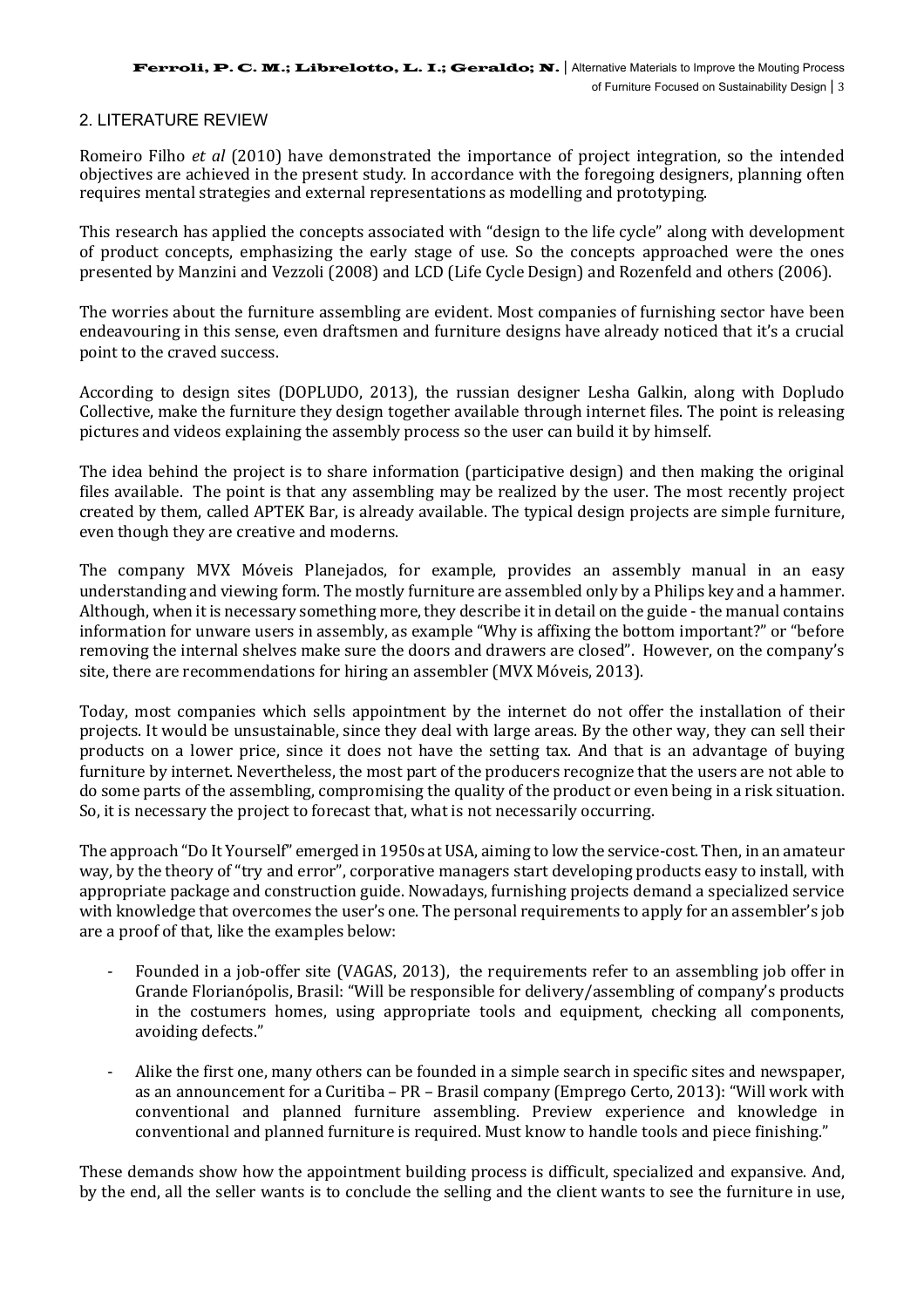because the disbursement has already been made in most cases. So, the consequence is that many consumers prefers to assembly the furniture by themselves, in order to not expect so long. But, the lack of experience may harm them. The results may compromise:

- the aesthetic factor: incidence of uneven surfaces, finishing problems at all, etc;
- the technical aspect: doors that do not close properly, problems in composing modules, for example;
- security issues: misplaced screws and bushings, risk of injury by improper lifting of loads and



uncomfortable positions in the assembly.

Some stores offer different prices to the user who purchase, take and assemble their own furniture. This reflects a new strategy adopted by them. Designers and others professionals from the area have noticed the problem and started developing guides increasingly detailed. They explain all the tools that are needed, the assembly time and steps. Figures 1, 2 and 3

represent the proceeding used by a supplier. Figure 1 shows a perspective view of a shelf and figure 2 shows the exploded perspective view, aiming to help on the pre-classification of the pieces, making the building up easier. Figure 3 details the basic ironmongery (quantity and types of screws, bushing, etc).



Usually, the companies also provide information about how many people are needed (2 people, for example), the necessary tools (as hammer, Philips keys, etc.) and the estimated time for assembly.

The "Do It Yourself" (DIY) approach has disseminated to other areas, and one of these is the house-building sector. Obviously,

some of the traditional characteristics, as prefabrication and installation facility, were updated and modified in reason of the local resources available. Many of these, as bamboo, requires a different way of designing and building, where the designer often interacts with the construction and ends being the final user of his product.

Many examples of DIY can be found: from pallets houses to earth bag and lumber ones. In these cases, not necessarily they present an easy assembly, although the use of alternative material is a common characteristic. An important example of DIY on civil construction is the "Paper Log Houses", originally created by Shigeru Ban Architects (SBA), where the construction structures are made by paper tubes. The first models were built in 1995, aiming to shelter the victims of the Kobe earthquake in Japan. Due to be large constructions, the professional assistance may not be dismissed. However, during the constructive process, volunteers and community can freely be the constructors by themselves.

Some of the Shigeru Ban observed requirements to use the paper tube construction method are: 1) it must be easy to assemble and disassemble the components, in order to reuse them in the future; 2) it must use local materials, with practical fabrication and modelling, in reason to include community in the constructive process; 3) thermal comfort and favourable aesthetics;  $\overline{4}$  respect the needs, privacy and culture of the users, aiming to build a dignified temporary shelter; 5)the construction time must to shelter the needed as soon as possible.

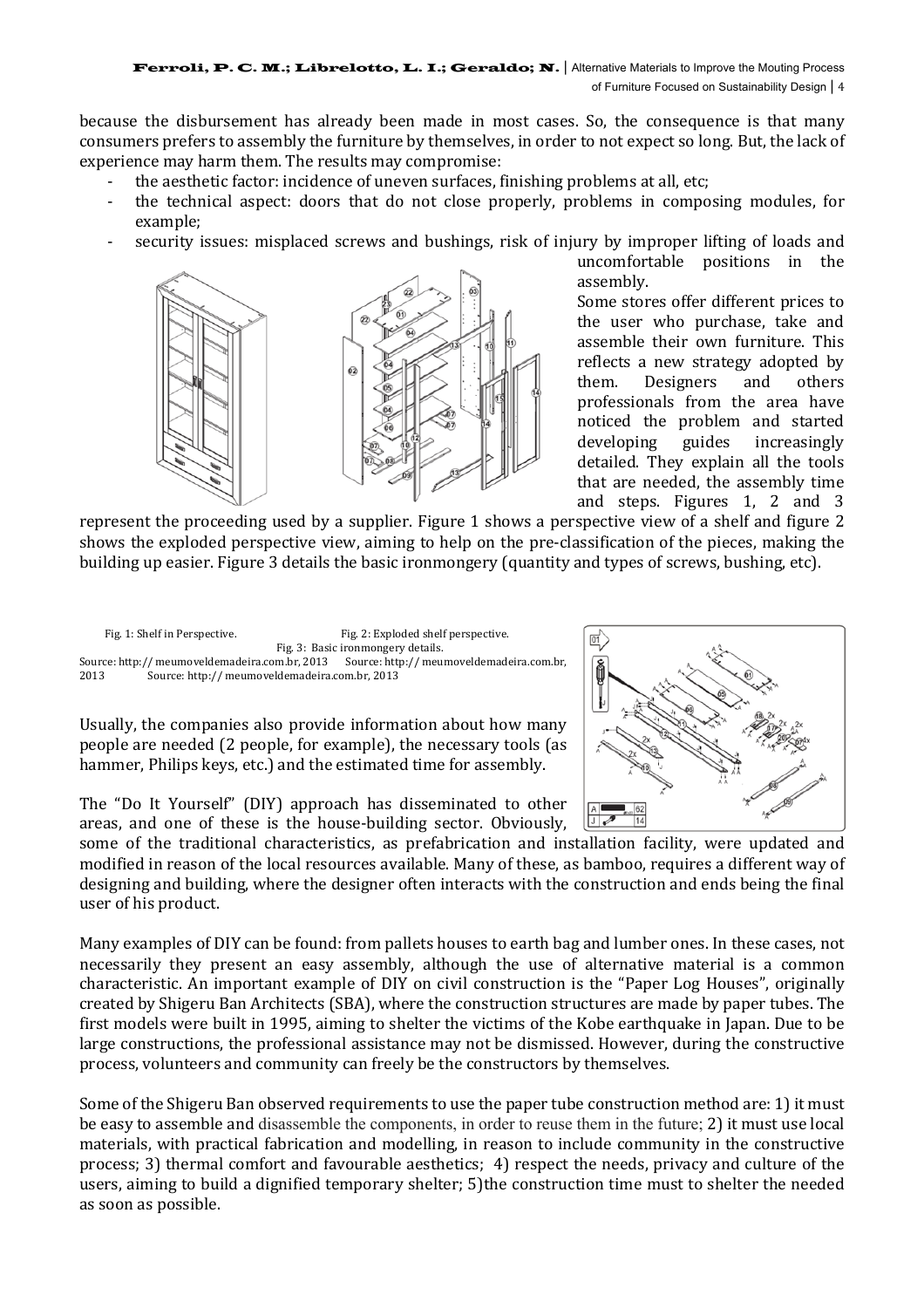## 3. METHODOLOGY

The methodological procedures of this study were: defining the problem (presenting the proposed research to the students group), literature review, field research (visits have occurred to furniture fabrics), conceptual designing, laboratory tests (model building, drafting the assembly instructions, testing the assembly feasibility), considerations and adjustments.

Figure 4 illustrates the searching process used, showing the main steps.



Fig 4: Searching process.

# 4. PROCESS

The assembly procedures were incorporated into the furniture project, and were confectioned small-scale physical models. The construction was conceived in order to simulate real situations, where the designers studied the metal ironmongery, the weights and proper procedures for non-professional customers.

The final step is constituted of exchanging guides and improving them: one group, using other's one guide, tried to assemble the appointment, checking for possible problems. Considering the comment received, they reformulated their guides, making the installation easier.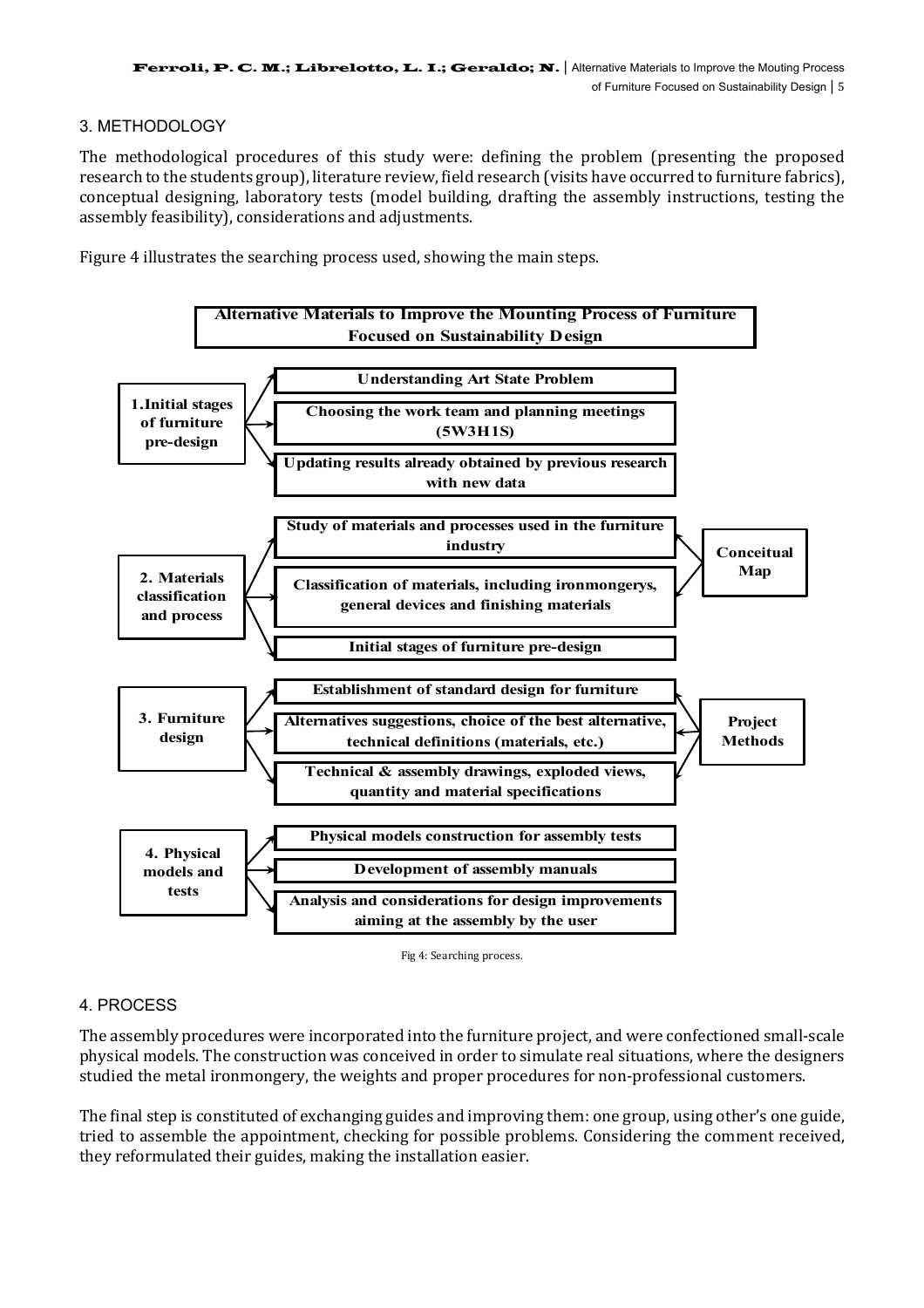Has been settled as an assembling standard that the user should need just two tools: Phillips keys and hammer. Both should be provided to the client with the bought furniture. To simplify, was settled that would be used just 3 different screw sizes.

The final results were: a booklet to be delivered accompanying the furniture with step-by-step instructions; a basic tool kit, which was added to the assembling kit; and a virtual instruction manual, with the assembly procedures available online. The entire process contributes to the understanding of the real meaning of the LCD (Life Cycle Design) and designing for the life cycle.

Keeping the DIY approach, it was realized the assembly of a bamboo housing modular prototype (figure 5), in partnership with Architecture and Urbanism Department of UFSC, (VITOR, 2018). The author and engineer realized the project and the construction, also trained the team for construction, intervening in all stages of the process. One of the biggest results was the importance to align engineering and design, which must be included as a parallel form of construction, inside the engineering precepts.



Fig. 5: Bamboo habitation prototype. Source: Victor (2018)

### 5. FINDINGS/RESULTS

The project is still in progress, and so far it can be concluded that is possible make available, in large scale, pieces of furniture that can be assembled by non-experts. Other way is the simple fitting process of furniture construction, eliminating the use of screws and other tools. In habitation, the DIY approach using non-conventional or alternative materials like bamboo rise the necessity of a new culture of design and construct with the users participation. In a general view, the necessity of a deeper research with unware public was noticed, in order to verify their behaviour about lecture and interpretation of guides.

### BIBLIOGRAPHY

- [1] IBGE. Instituto Brasileiro de Geografia e Estatísitica. Disponível em: www.ibge.gov.br/. Acesso: Junho de 2013.
- [2] NATIVIDADE, Isabela; FRESCURA, Iúlia, Projeto de mobiliário. Trabalho elaborado na disciplina Projeto 7, Design, UFSC. Documento interno não publicado, 2012.
- [3] Romeiro Filho, E.; Ferreira, C. V.; Miguel, P. A., Gouvinhas, R. P.; Naveiro, R. Projeto do Produto. São Paulo: Campus, 2010.
- [4] Amaral, D. C., Ferreira Júnior, L. D., Benassi, J. L. G. Kansei Engineering for the Construction of the Product's Vision Integrating Design anda Project Management Theories. Florianópolis, II IDEMI - Artigos Selecionados, p. 576-591, 2012.
- [5] Móveis Itatiaia. Ilustração de montagem. Disponível em: www.cozinhasitatiaia.com.br. Acesso: fevereiro de 2013.
- [6] Manzini, E., Vezzoli, C. O Desenvolvimento de Produtos Sustentáveis. São Paulo: EdUSP, 2008.
- [7] Rozenfed, H.; Forcellini, F.; Amaral, D.; Toledo, J. C.; Silva, S. L.; Allipradini, D. H. Scalice, R. K. Gestão de Desenvolvimento de Produtos. São Paulo: Saraiva, 2006.